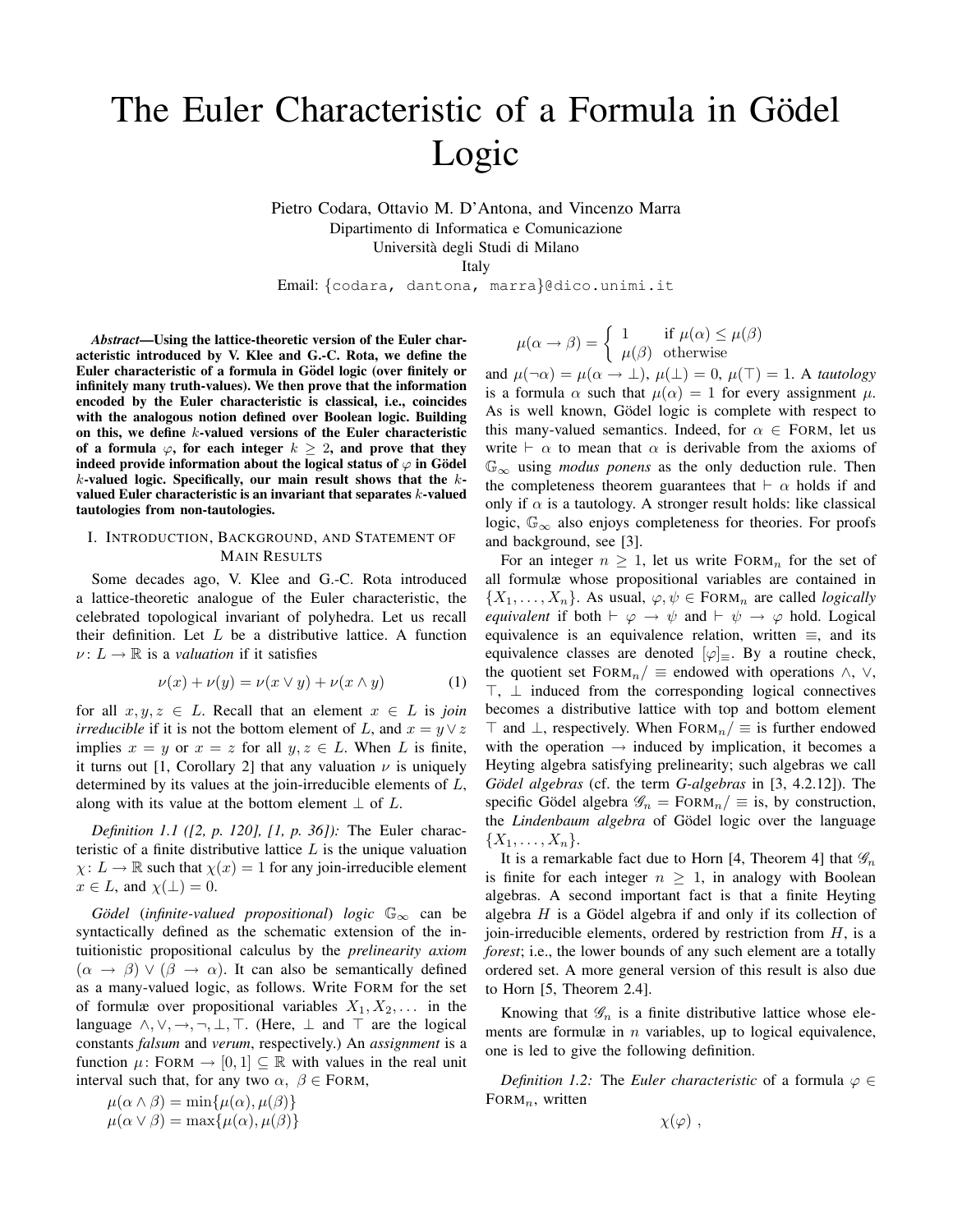is the number  $\chi([\varphi]_{\equiv})$ , where  $\chi$  is the Euler characteristic of the finite distributive lattice  $\mathscr{G}_n$ .

However, the question is now whether  $\chi(\varphi)$  encodes genuinely *logical* information about  $\varphi$ , just like the Euler characteristic of a polyhedron provides geometric information about that polyhedron. The answer turns out to be affirmative. As usual, we say an assignment  $\mu$ : FORM<sub>n</sub>  $\rightarrow$  [0, 1] is *Boolean* if it takes values in  $\{0, 1\}$ .

*Theorem 1.3:* Fix an integer  $n \geq 1$ . For any formula  $\varphi \in$ FORM<sub>n</sub>, the Euler characteristic  $\chi(\varphi)$  equals the number of Boolean assignments  $\mu$ : FORM<sub>n</sub>  $\rightarrow$  [0, 1] such that  $\mu(\varphi) = 1$ .

As an immediate consequence of Theorem 1.3,

$$
0 \le \chi(\varphi) \le 2^n
$$

for any  $\varphi \in \text{FORM}_n$ . In particular, note that the following hold.

- If  $\varphi$  is a tautology in  $\mathbb{G}_{\infty}$ , then  $\chi(\varphi) = 2^n$ .
- If  $\chi(\varphi) = 2^n$ , then  $\varphi$  is a tautology in classical propositional logic.
- If  $\chi(\varphi) = 0$ , then  $\varphi$  is a contradiction in classical propositional logic, and conversely.

Theorem 1.3 shows that, while  $\chi(\varphi)$  does encode non-trivial logical information, that information is classical, and independent of Gödel logic. In fact, if one replicates the above construction over classical logic, one ends up with a valuation  $\chi$  on the Boolean algebra of *n*-variable formulæ that simply counts the number of atoms below each element in the Boolean algebra. By the same token, the Euler characteristic cannot tell apart the tautologies in Gödel logic from the remaining formulæ, whereas it does so for classical tautologies. We now show how to remedy this by considering a different valuation on  $\mathscr{G}_n$ . The *height* of a join irreducible  $g \in \mathscr{G}_n$  is the length l of the longest chain  $g = g_1 > g_2 > \cdots > g_l$  in  $\mathcal{G}_n$  with each  $g_i$  a join-irreducible element. We write  $h(g)$  for the height of g.

*Definition 1.4:* Fix integers  $n, k \geq 1$ . We write  $\chi_k : \mathcal{G}_n \to$ R for the unique valuation on  $\mathscr{G}_n$  that satisfies

$$
\chi_k(g) = \min\{h(g),k\}
$$

for each join-irreducible element  $g \in \mathscr{G}_n$ , and such that, moreover,  $\chi_k(\perp) = 0$ . Further, if  $\varphi \in \text{FORM}_n$ , we define  $\chi_k(\varphi) = \chi_k([\varphi]_{\equiv}).$ 

Clearly,  $\chi_1$  is the Euler characteristic  $\chi$ . Our main result shows that  $\chi_k$  is a natural generalisation of  $\chi$  in that it tells apart the tautologies in *Gödel*  $(k+1)$ *-valued logic*  $\mathbb{G}_{k+1}$  from the remaining formulæ. We recall that  $\mathbb{G}_{k+1}$  is the schematic extension of  $\mathbb{G}_{\infty}$  via

$$
\alpha_1 \vee (\alpha_1 \to \alpha_2) \vee \cdots \vee (\alpha_1 \wedge \cdots \wedge \alpha_k \to \alpha_{k+1}). \qquad (2)
$$

Semantically, restrict assignments to those taking values in the set

$$
V_{k+1} = \{0 = \frac{0}{k}, \frac{1}{k}, \dots, \frac{k-1}{k}, \frac{k}{k} = 1\} \subseteq [0, 1],
$$

that is, to  $(k + 1)$ *-valued assignments*. A tautology of  $\mathbb{G}_{k+1}$ is defined as a formula that takes value 1 under any such assignment. Then  $\mathbb{G}_{k+1}$  is complete with respect to this semantics; see e.g. [6] for further background. To state our main result, we need one more definition (cf. [7, Definition  $2.1$ ]).

*Definition 1.5:* Fix integers  $n, k \geq 1$ . We say that two  $(k +$ 1)-valued assignments  $\mu$  and  $\nu$  are *equivalent over the first* n *variables*, or just *n-equivalent*, written  $\mu \equiv_n^k \nu$ , if and only if there exists a permutation  $\sigma$ :  $\{1, \ldots, n\} \rightarrow \{1, \ldots, n\}$  such that

$$
0 \leq_0 \mu(X_{\sigma(1)}) \leq_1 \cdots \leq_{n-1} \mu(X_{\sigma(n)}) \leq_n 1,
$$
  
\n
$$
0 \leq_0 \nu(X_{\sigma(1)}) \leq_1 \cdots \leq_{n-1} \nu(X_{\sigma(n)}) \leq_n 1,
$$
 (3)

where  $\preceq_i \in \{ \leq, = \}$ , for  $i = 0, \ldots, n$ .

Thus, two assignments are equivalent if and only if they are indiscernible on the grounds of the strict inequality  $\left(\langle\right\rangle$  and equality  $(=)$  relations that hold among the values that each of them assigns to propositional variables. Clearly,  $\equiv_n^k$  is an equivalence relation. In various guises, the notion above of equivalent assignments plays a crucial rôle in the investigation of Gödel logic; see e.g. [7], [8]. For our purposes here, we observe that distinct 2-valued (=Boolean) assignments are not equivalent, so that there are  $2^n$  equivalence classes of such assignments over the first  $n$  variables.

We next introduce the  $(k + 1)$ -valued Gödelian analogue of the number  $2^n$ . As will be proved in Subsection II-A, the following recursive formula counts the number of joinirreducible elements of  $\mathcal{G}_n$  having height smaller or equal than k.

$$
P(n,k) = \sum_{i=1}^{k} \sum_{j=0}^{n} {n \choose j} T(j,i),
$$
 (\*)

where

$$
T(n,k) = \begin{cases} 1 & \text{if } k = 1, \\ 0 & \text{if } k > n+1, \\ \sum_{i=1}^{n} {n \choose i} T(n-i, k-1) & \text{otherwise.} \end{cases}
$$

|                | $k=1$ | 2     | 3      | 4       |         | 6        |          |
|----------------|-------|-------|--------|---------|---------|----------|----------|
| $n=1$          | 2     | 3     | 3      | 3       | 3       | 3        | 3        |
| 2              | 4     | 9     | 11     | 11      | 11      | 11       | 11       |
| 3              | 8     | 27    | 45     | 51      | 51      | 51       | 51       |
| $\overline{4}$ | 16    | 81    | 191    | 275     | 299     | 299      | 299      |
| 5              | 32    | 243   | 813    | 1563    | 2043    | 2163     | 2163     |
| 6              | 64    | 729   | 3431   | 8891    | 14771   | 18011    | 18731    |
| 7              | 128   | 2187  | 14325  | 49731   | 106851  | 158931   | 184131   |
| 8              | 256   | 6561  | 59231  | 272675  | 757019  | 1407179  | 1921259  |
| 9              | 512   | 19683 | 242973 | 1468203 | 5228043 | 12200883 | 20214483 |

TABLE I THE NUMBER  $P(n, k)$  OF DISTINCT EQUIVALENCE CLASSES OF  $(k + 1)$ -VALUED ASSIGNMENTS OVER *n* VARIABLES.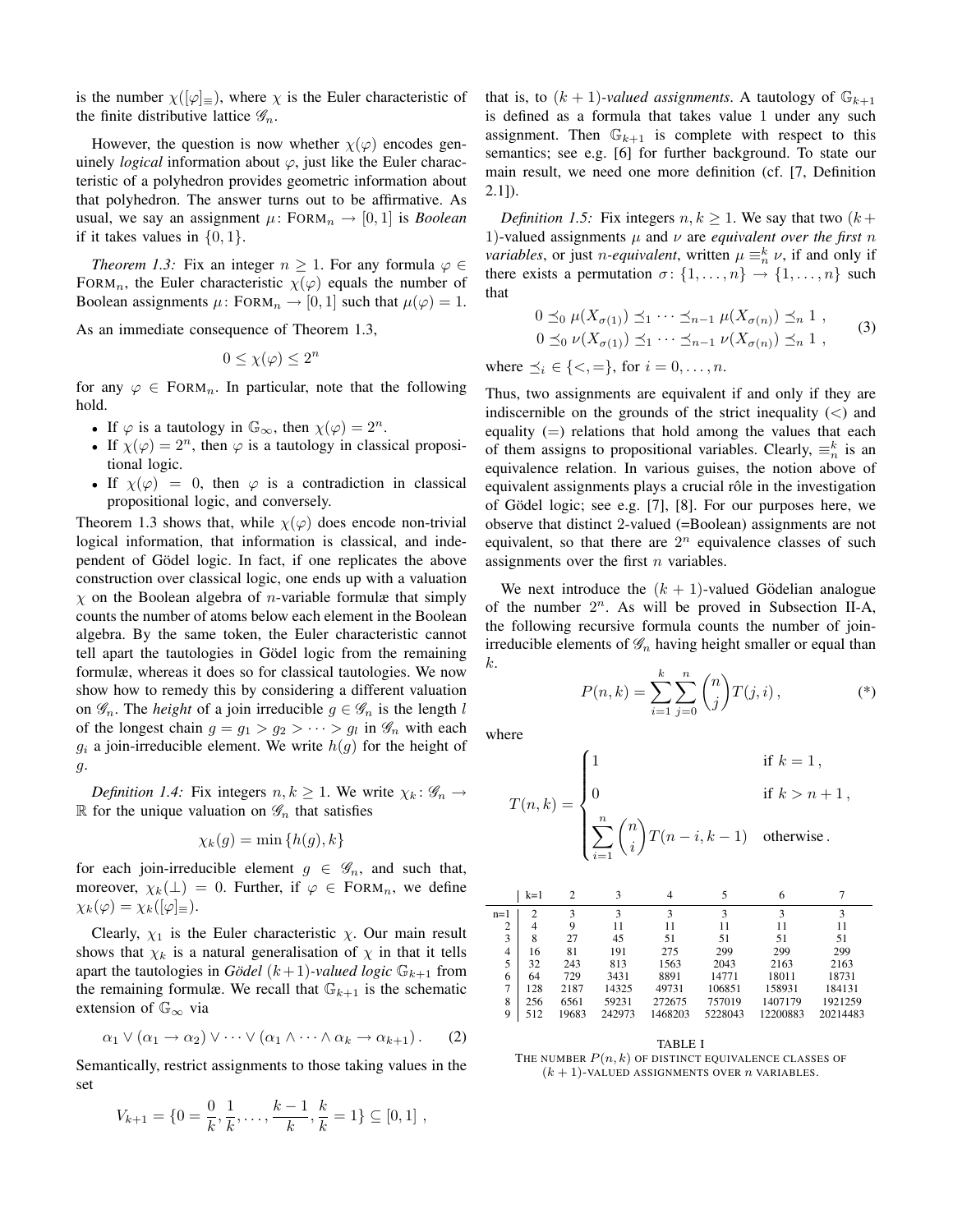*Theorem 1.6:* Fix integers  $n, k \geq 1$ , and a formula  $\varphi \in$  $FORM_n$ .

- 1)  $\chi_k(\varphi)$  equals the number of  $(k+1)$ -valued assignments  $\mu$ : FORM $_n \rightarrow [0, 1]$  such that  $\mu(\varphi) = 1$ , up to nequivalence.
- 2)  $\varphi$  is a tautology in  $\mathbb{G}_{k+1}$  if and only if  $\chi_k(\varphi) = P(n, k)$ .
- 3)  $\varphi$  is a tautology in  $\mathbb{G}_{\infty}$  if and only if it is a tautology in  $\mathbb{G}_{n+2}$  if and only if  $\chi_{n+1}(\varphi) = P(n, n+1)$ .

Since it is readily verified that distinct 2-valued (=Boolean) assignments are not equivalent, Theorem 1.3 is an immediate consequence of Theorem 1.6. We note that

$$
P(n, 1) = \sum_{j=0}^{n} {n \choose j} T(j, 1) = \sum_{j=0}^{n} {n \choose j} = 2^{n}
$$

,

a circumstance supporting our previous statement that (\*) generalises  $2^n$  to  $(k+1)$ -valued Gödel logic. We currently do not know whether there exists a more concise closed formula for the number  $P(n, k)$ .

We now turn to the proof of our main result.

## II. PROOF OF THEOREM

# *A. Proof of* (\*)

Let  $\mathscr{F}_n$  be the forest of join-irreducible elements of  $\mathscr{G}_n$ , and let  $\mathcal{T}_n$  by the unique tree of  $\mathcal{F}_n$  having maximum height (cf. [8, Section 2.3]). By the height  $h(F)$  of a forest F we mean the cardinality of its longest chain. Denote by  $\uparrow g$  the upper set of an element g. Recall that an *atom* of a partially ordered set with minimum is an element that covers its minimum. It can be shown (cf. [8, Lemma 2.3 – (a)]) that  $\mathcal{T}_n$  has precisely  $\binom{n}{i}$  atoms a with  $\uparrow$   $a \cong \mathscr{T}_{n-i}$ , for each  $i = 1, \ldots, n$ , and no other atom. Observing that  $\mathcal{T}_0$  is the one-element tree, and that  $h(\mathcal{T}_n) = h(\mathcal{T}_{n-1}) + 1$  for each n, we immediately obtain the following recursive formula for the number of elements of  $\mathscr{T}_n$  having height k.

$$
T(n,k) = \begin{cases} 1 & \text{if } k = 1, \\ 0 & \text{if } k > n+1, \\ \sum_{i=1}^{n} {n \choose i} T(n-i, k-1) & \text{otherwise.} \end{cases}
$$

Further,  $\mathscr{F}_n$  contains precisely  $\binom{n}{i}$  distinct copies of  $\mathscr{T}_i$ , for  $i = 0, ..., n$ , and no other tree (cf. [8, Lemma 2.3 – (b)].) Thus, as claimed,  $P(n, k)$  gives the number of elements of  $\mathscr{F}_n$  having height smaller or equal than k (i.e., the number of join-irreducible elements of  $\mathscr{G}_n$  having height smaller or equal than  $k$ .)

#### *B. Two lemmas*

*Lemma 2.1:* Fix integers  $n, k \geq 1$ , let  $x \in \mathscr{G}_n$  and consider the valuation  $\chi_k: \mathscr{G}_n \to \mathbb{R}$ . Then,  $\chi_k(x)$  equals the number of join-irreducible elements  $g \in \mathscr{G}_n$  such that  $g \leq x$  and  $h(g) \leq k$ .

*Proof:* If  $x = \perp$  then, by Definition 1.4,  $\chi_k(x) = 0$ , and the Lemma trivially holds. Otherwise, we argue as follows.

Let F be the forest of all join-irreducible elements  $q \in$  $\mathscr{G}_n$  such that  $g \leq x$ . (Recall that x is the join of the joinirreducible elements  $g \in F$ .) We proceed by induction on the structure of F. If F is the one-element forest, then x is a join-irreducible element, and  $F = \{x\}$ . By Definition 1.4,  $\chi_k(x) = 1$ , for each  $k \ge 1$ , as desired.

Let now  $|F| > 1$ . Let  $l \in F$  be a maximal element of F, and consider the forest  $F^- = F \setminus \{l\}$ . Let  $x^-$  be the join of the elements of  $F^-$ . We immediately observe that  $x = l \vee x^-$ .

If l is an atom of  $\mathscr{G}_n$ , then  $l \wedge x^- = \bot$ . By (1) and Definition 1.4,  $\chi_k(x) = \chi_k(l \vee x^-) = \chi_k(l) + \chi_k(x^-) - \chi_k(l \wedge x^-) =$  $1 + \chi_k(x^{-})$ . Using the inductive hypotheses on  $F^{-}$  we obtain our statement, for the case  $h(l) = 1$ .

Let, finally,  $h(l) > 1$ . Consider the element  $l^- = l \wedge x^-$ . Let L be the forest of all join-irreducible elements  $g \in \mathscr{G}_n$ such that  $g \leq l$ , and let  $L^-$  be the forest of all join-irreducible elements  $g \in \mathscr{G}_n$  such that  $g \leq l^-$ . Since l is a join irreducible, L is a chain. Moreover, one easily see that  $L^- = L \setminus \{l\}$ . For a forest P, we denote by  $|P|_k$  the number of elements p of P such that  $h(p) \leq k$ . We consider two cases.

 $h(l) \leq k$ . We observe that  $|F^{-}|_k = |F|_k - 1$  and that  $|L^-|_k = |L|_k - 1$ . Using (1) and the inductive hypotheses we obtain  $\chi_k(x) = \chi_k(l) + \chi_k(x^{-}) - \chi_k(l \wedge x^{-}) = |L|_k +$  $|F|_k - 1 - (|L|_k - 1) = |F|_k$ . In other words,  $\chi_k(x)$  equals the number of join-irreducible elements  $g \in \mathscr{G}_n$  such that  $g \leq x$ and  $h(g) \leq k$ .

 $h(l) > k$ . In this case, we observe that  $|F^{-}|_k = |F|_k$  and that  $|L^-|_k = |L|_k$ . Using (1) and the inductive hypotheses we obtain  $\chi_k(x) = \chi_k(l) + \chi_k(x^{-}) - \chi_k(l \wedge x^{-}) = |L|_k + |F|_k |L|_k = |F|_k$ . In other words,  $\chi_k(x)$  equals the number of joinirreducible elements  $g \in \mathscr{G}_n$  such that  $g \leq x$  and  $h(g) \leq k$ , and the lemma is proved.

*Lemma 2.2:* Fix integers  $n, k \geq 1$ , and let  $\varphi \in \text{FORM}_n$ . Let  $O(\varphi, n, k)$  be the set of equivalence classes  $[\mu]_{\equiv_{n}^{k}}$  of  $(k + 1)$ -valued assignments such that  $\mu(\varphi) = 1$ . Further, let  $J(\varphi, n, k)$  be the set of join-irreducible elements  $x \in \mathscr{G}_n$  such that  $x \leq |\varphi|$  and  $h(x) \leq k$ . Then there is a bijection between  $O(\varphi, n, k)$  and  $J(\varphi, n, k)$ .

*Proof:* In the proof of this lemma we use techniques from algebraic logic; for all unexplained notions, please see [3].

Fix a  $(k + 1)$ -valued assignments  $\mu$ : FORM<sub>n</sub>  $\rightarrow$  V<sub>k+1</sub>. Endow  $V_{k+1}$  with its unique structure of Gödel algebra compatible with the total order of the elements of  $V_{k+1} \subseteq [0,1]$ . Then there is a unique homomorphism of Gödel algebras  $h_{\mu}$ :  $\mathscr{G}_n \to V_{k+1}$  corresponding to  $\mu$ , namely,

$$
h_{\mu}([\varphi]_{\equiv}) = \mu(\varphi) . \tag{4}
$$

Conversely, given any such homomorphism  $h: \mathscr{G}_n \to V_{k+1}$ , there is a unique  $(k + 1)$ -valued assignment  $\mu_h$ : FORM<sub>n</sub>  $\rightarrow$  $V_{k+1}$  corresponding to h, namely,

$$
\mu_h(\varphi) = h([\varphi]_\equiv) \tag{5}
$$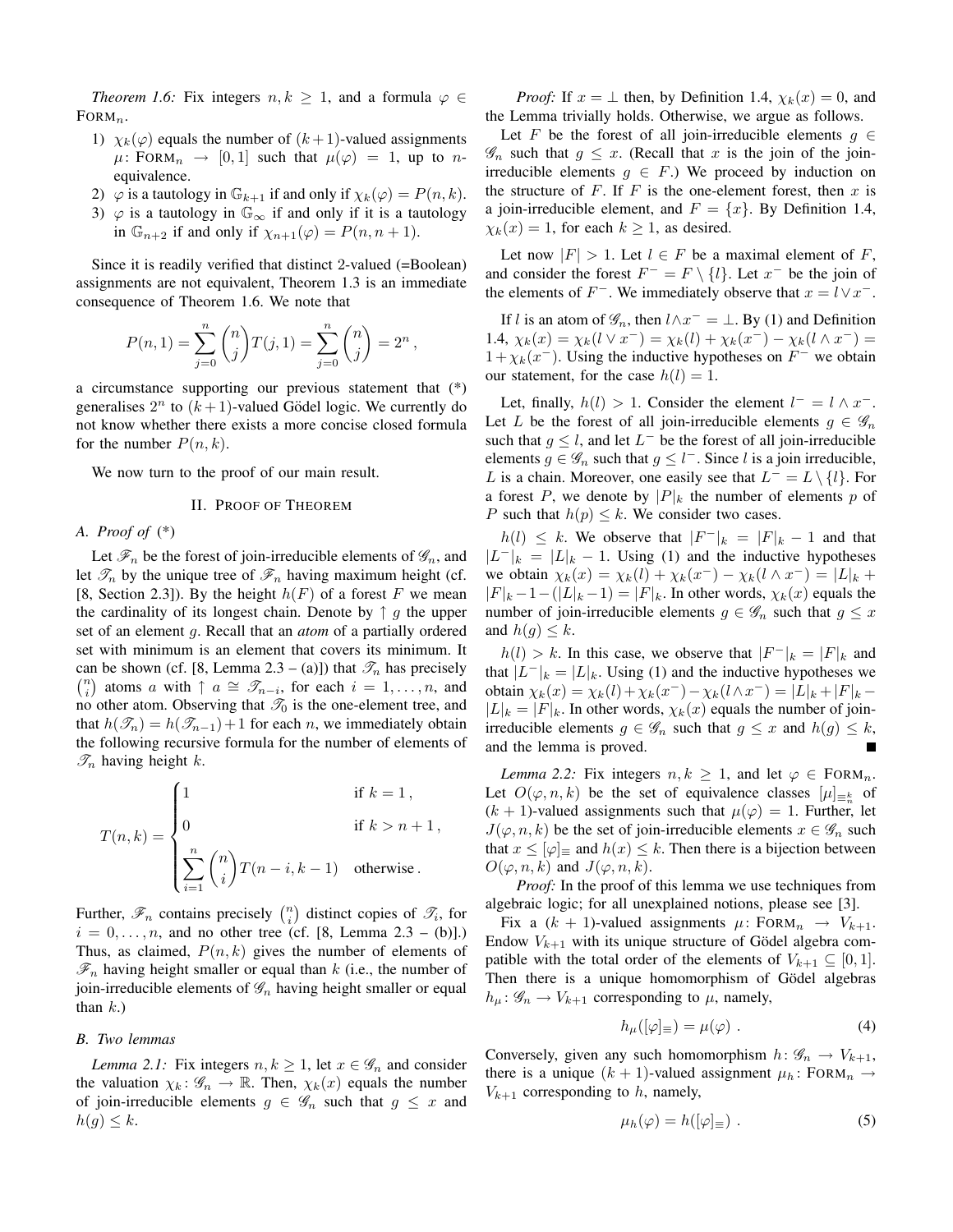Clearly, the correspondences (4–5) are mutually inverse, and thus yield a bijection between  $(k + 1)$ -valued assignments to FORM and homomorphisms  $\mathscr{G}_n \to V_{k+1}$ . Further, upon noting that  $\mu_h(\varphi) = 1$  in (5) if and only if  $h_\mu([\varphi]) = 1$  in (4), we see that this bijection restricts to a bijection

$$
O'(\varphi, n, k) \cong \text{hom}(\varphi, \mathcal{G}_n, V_{k+1})
$$
 (6)

where the right-hand side is the set of homomorphisms  $h: \mathscr{G}_n \longrightarrow V_{k+1}$  such that  $h([\varphi]_{\equiv}) = 1$ , while the lefthand side is the collection of  $(k + 1)$ -valued assignments  $\mu$ : FORM $_n \rightarrow V_{k+1}$  with  $\mu(\varphi) = 1$ . Now recall that to any homomorphism  $h: \mathscr{G}_n \to V_{k+1}$  one associates the prime (lattice) filter of  $\mathcal{G}_n$  given by  $\mathfrak{p}_h = h^{-1}(1)$ . Conversely, given a prime filter  $\mathfrak p$  of  $\mathscr G_n$  there is a natural onto quotient map  $h_{\mathfrak{p}}: \mathscr{G}_n \to \mathscr{G}_n/\mathfrak{p}$ , where  $C = \mathscr{G}_n/\mathfrak{p}$  is a chain of finite cardinality; further,  $|C| \leq k + 1$  if and only if p has height  $\leq k$ , meaning that the chain of prime filters containing it has cardinality k. Since any chain with  $|C| \leq k+1$  embeds into  $V_{k+1}$ , this shows that each prime filter p of  $\mathscr{G}_n$  having height  $\leq k$  induces by

$$
h_{\mathfrak{p}}^{e} : \mathscr{G}_{n} \to \mathscr{G}_{n}/\mathfrak{p} \stackrel{e}{\hookrightarrow} V_{k+1}
$$
 (7)

one homomorphism (not necessarily onto)  $h_{\mathfrak{p}}^e$  from  $\mathscr{G}_n$  to  $V_{k+1}$  for *each* choice of the embedding  $e: \mathscr{G}_n/\mathfrak{p} \rightarrow V_{k+1}$ . It is now easy to check that two  $(k + 1)$ -valued assignments  $\mu, \nu$ : FORM $_n \rightarrow V_{k+1}$  satisfy  $\mu \equiv_n^k \nu$  if and only if the associated homomorphisms  $h_{\mu}$ ,  $h_{\nu}$  as in (4) factor as in (7) for the *same* prime filter p, although for possibily different embeddings e and e' into  $V_{k+1}$ . It is clear that this yields an equivalence relation on such homomorphisms  $h_{\mu}, h_{\nu}$ . Let us denote by  $\hom_{\equiv}(\varphi,\mathscr{G}_n,V_{k+1})$  the set of equivalence classes of those homomorphisms  $h_{\mu}$  satisfying  $h_{\mu}([\varphi]_{\equiv}) = 1$ . Summing up, from the bijection in (6) we obtain a bijection

$$
O(\varphi, n, k) \cong \text{hom}_{\equiv} (\varphi, \mathscr{G}_n, V_{k+1}) . \tag{8}
$$

To complete the proof, observe that since  $\mathscr{G}_n$  is finite, every filter p of  $\mathscr{G}_n$  is principal, i.e., if there is an element  $p \in \mathscr{G}_n$ such that  $p = \uparrow p$ ; moreover, p is prime if and only if p is join irreducible. In other words, there is a bijection between joinirreducible elements and prime filters of  $\mathscr{G}_n$ . By definition, the natural quotient map  $\mathscr{G}_n \to \mathscr{G}_n/\mathfrak{p}$  sends  $[\varphi]_\equiv$  to 1 if and only if  $[\varphi]$  = lies in the prime filter p; that is, if and only if  $[\varphi]_{\equiv} \geq p$  in  $\mathscr{G}_n$ . Moreover, the following is easily checked. Suppose  $\mathfrak{p} = \uparrow p$  as in the above, and let  $\mathscr{G}_n / \uparrow p$  be the quotient algebra, which is a chain because p is prime. Then  $|\mathscr{G}_n f| \uparrow p| \leq k+1$  if and only if the height of p satisfies  $h(p) \leq k$ . Using the preceding observations, from (7) and the definition of hom $(\varphi, \mathscr{G}_n, V_{k+1})$  we obtain a bijection

$$
\hom_{\equiv}(\varphi, \mathscr{G}_n, V_{k+1}) \cong J(\varphi, n, k) . \tag{9}
$$

The lemma follows from (8) and (9).

## *C. End of Proof of Theorem 1.6*

1) By Lemma 2.1 the value  $\chi_k(\varphi) = \chi_k([\varphi]_{\equiv})$  is given by the number of join-irreducible elements  $g \in \mathscr{G}_n$  such

that  $g \leq [\varphi]_{\equiv}$  and  $h(g) \leq k$ . By Lemma 2.2, such number equals the number of equivalence classes  $[\mu]_{\equiv \frac{k}{n}}$ of  $(k + 1)$ -valued assignments such that  $\mu(\varphi) = 1$ , and the statement follows.

- 2) As proved in Subsection II-A, the formula  $P(n, k)$ counts the total number of join-irreducible elements of  $\mathscr{G}_n$  having height smaller or equal than k. By Lemma 2.1,  $\chi_k(\varphi) = P(n, k)$  if and only if all the joinirreducible elements  $g \in \mathscr{G}_n$  such that  $h(g) \leq k$  satisfy  $g \leq [\varphi]_{\equiv}$ . By Lemma 2.2, the latter holds if and only if each  $(k + 1)$ -valued assignment  $\mu$ : FORM<sub>n</sub>  $\rightarrow$  [0, 1] satisfies  $\mu(\varphi) = 1$ , i.e.,  $\varphi$  is a tautology in  $\mathbb{G}_{k+1}$ , as desired.
- 3) *Claim:* If  $\varphi \in \text{FORM}_n$  is a tautology in  $\mathbb{G}_{n+2}$ , then it is a tautology in  $\mathbb{G}_{\infty}$ .

*Proof of Claim:* Suppose, by way of contradiction, that  $\varphi$  is not a tautology in  $\mathbb{G}_{\infty}$ , but it is a tautology in  $\mathbb{G}_{n+2}$ . Thus, there must exists an assignment  $\mu$  such that  $\mu(\varphi)$  < 1. An easy structural induction shows that  $\mu(\varphi) \in \{0, \mu(X_1), \ldots, \mu(X_n), 1\}$ . But then, the restriction of  $\mu$  onto its image yields an  $(n + 2)$ -valued assignment  $\bar{\mu}$  such that  $\bar{\mu}(\varphi) < 1$ , a contradiction.

As one can immediately check, if  $\varphi$  is a tautology in  $\mathbb{G}_{\infty}$ , then it is a tautology in  $\mathbb{G}_{n+2}$ . Thus, using the Claim,  $\varphi$  is a tautology in  $\mathbb{G}_{n+2}$  if and only if it is a tautology in  $\mathbb{G}_{\infty}$ . Finally, by the statement 2) of this theorem,  $\varphi$  is a tautology in  $\mathbb{G}_{n+2}$  if and only if  $\chi_{n+1}(\varphi) = P(n, n+1)$ , and the last statement of the theorem is proved.

## *D. An Example*

П

Let us consider the Gödel algebra  $\mathscr{G}_1$ , depicted in Figure 1.



Fig. 1. The Gödel algebra  $\mathscr{G}_1$ .

Lemma 2.1 allows us to compute the values of  $\chi_k(x)$ for each  $x \in \mathscr{G}_1$ , simply by counting the number of joinirreducible elements under  $x$  having height not greater than k. The results are displayed in Figure 2, for  $k = 1$  (i.e., for the Euler characteristic), and for  $k = 2$ . Note that for  $k \geq 3$ and for each  $x \in \mathscr{G}_1$ ,  $\chi_k(x)$  and  $\chi_2(x)$  coincide, by the third statement of Theorem 1.6.